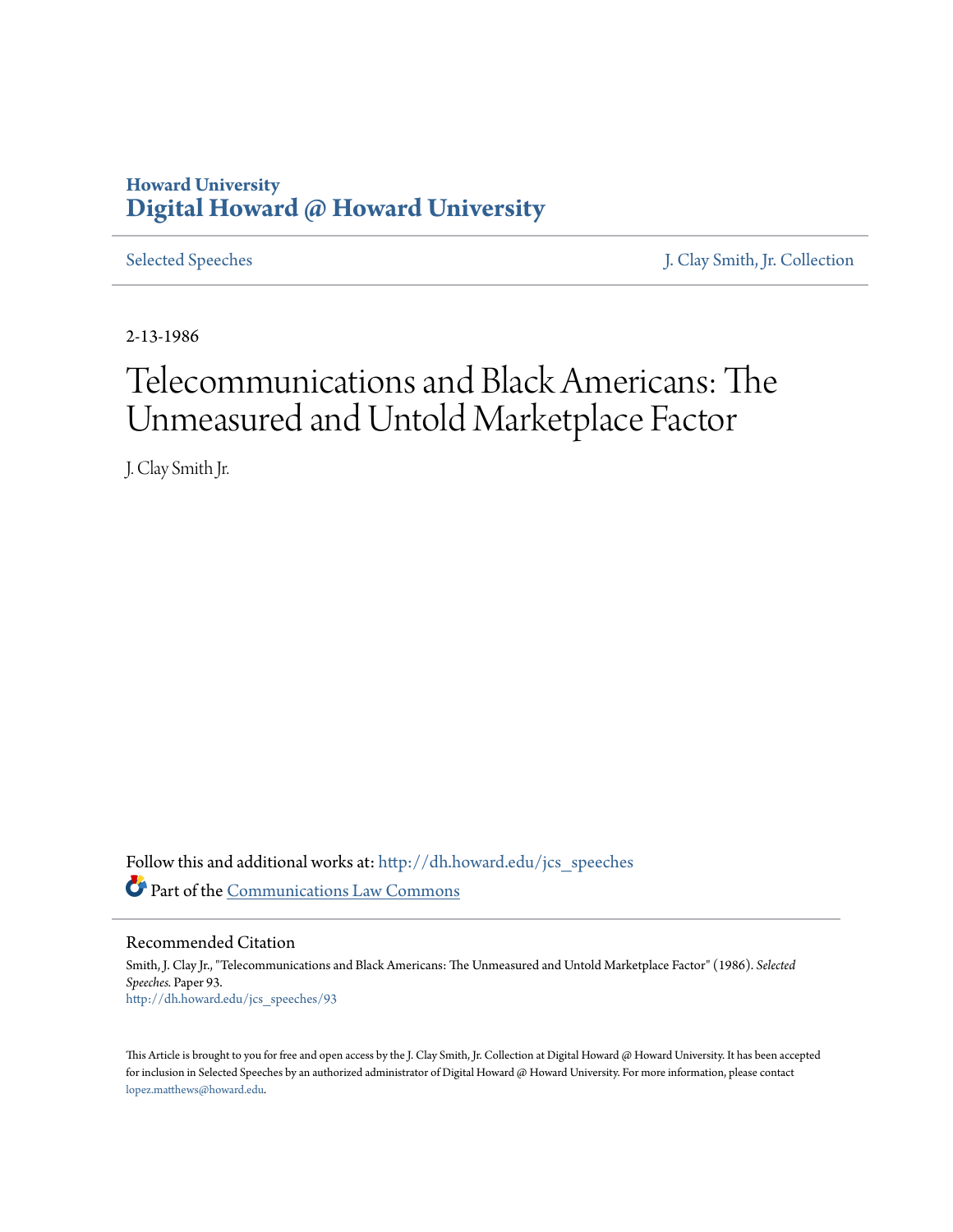

2900 VAN NESS STREET, N.W. WASHINGTON, D.C. 20008



SCHOOL OF LAW

TELECOMMUNICATIONS AND BLACK AMERICANS: THE UNMEASURED AND UNTOLD MARKETPLACE FACTOR

> By J. Clay Smith, Jr. Professor of Law Howard University School of Law\*

The focus on economics and political change during the 1986 Annual Communications Conference is most appropriate. Communications is key to economic and political change. My remarks will address various issues relating to economic and political forces that influence and limit the ability of Black Americans to participate in the economic and political aspects of spectrum management and sharing. The conclusion drawn from my remarks is that marketplace restraint by the Black consumer is the natural response to marketplace exclusion from programming, employment and ownership.

<sup>\*/</sup>Before The Fifteenth Annual Communications Conference sponsored by The School of Communications, Howard University under the general theme of "Communications: A Key to Economic and Political Change." This paper was delivered during the plenary session at The Howard Inn on February 13, 1986. Dr. Smith teaches Communications Law. He received his J.D. from the Howard University School of Law; LL.M., S.J.D. degrees from The George Washington National Law Center. Other presenters during this session included, Dr. George Gerbner, Professor of Communications and dean of The Annenberg School of Communications, University of Pennsylvania and Dorothy Gilliam, Columnist for The Washington Post. [This paper is dedicated to Peter Lewis, who at  $34$  years of age, is a pioneer entrepreneur in the cellular telephone industry, See H. Vickery, Mobile-phone expert grows rich, but he's just getting started, The Washington Times, July 25, 1984, at 4B, col.  $3.1$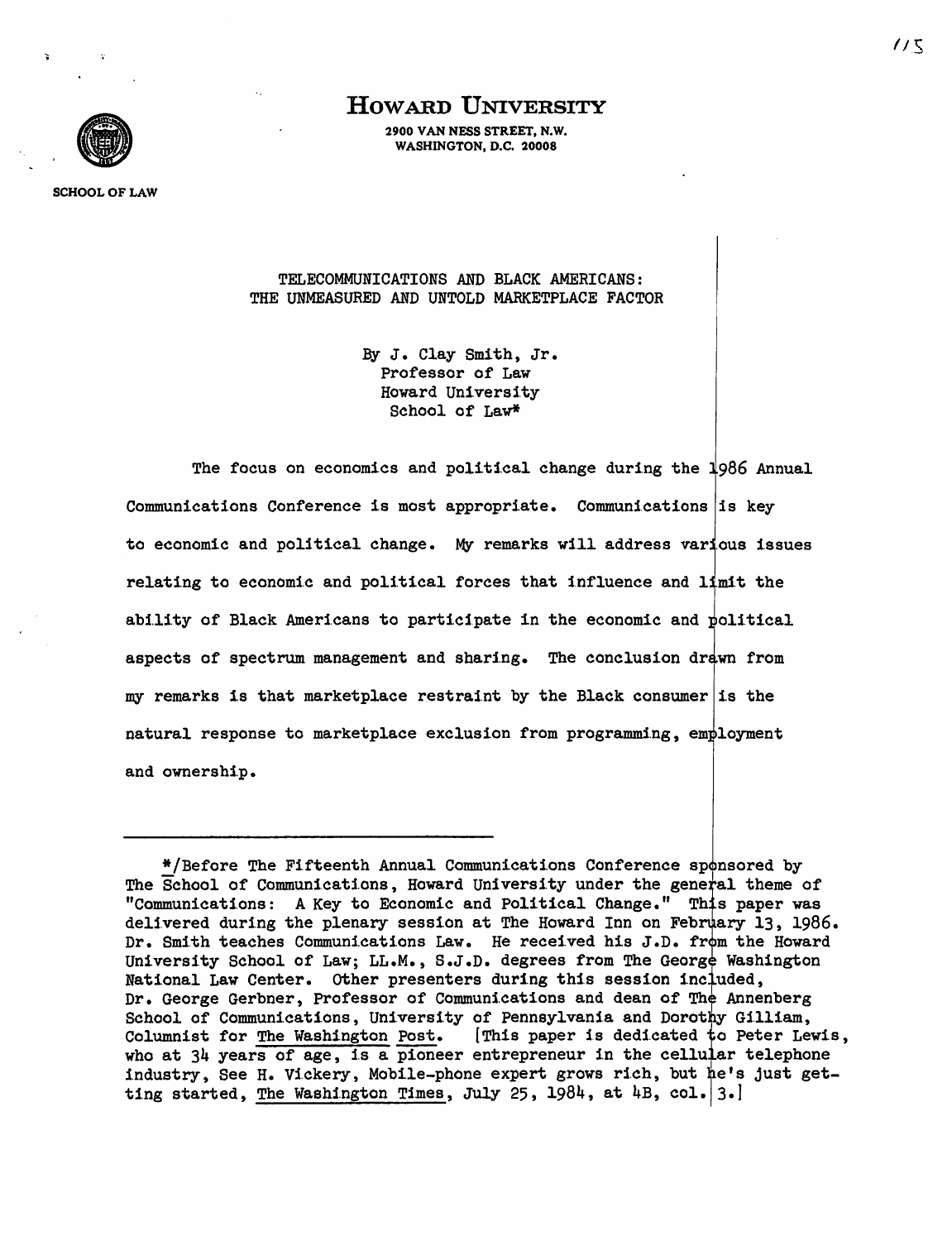### BLACKS MUST PERCEIVE TELECOMMUNICATIONS AS AN ELEMENT OF SOCIAL PERSUASION AND POLITICAL FORCE IN AMERICA

There came a time in the 1960's that television brought the atrocities of segregation into the living rooms of White America. Each night, newscasts carried the brutality of the police against unarmed students, men and women, mostly Black seeking to define equality that excluded them from the American Dream. America woke up. However, the question is: have Blacks as a collective group ever perceived the power of telecommunications as an element of social persuasion and as a political instrument that affects their interests?

Teleconmunications is a word. It also describes an industry, an industry that is, like most, driven by principles of supply and demand; an industry that must plan on the basis of the demand of the Black consumer. The question is: to what extent does the Black consumer perceive their ultimate power to reverse marketplace forces that distort their images, misrepresents or shuns their views, rejects their values, fails to acknowledge their achievements, tracks their habits and attempts to define their tastes?

The answer to these questions requires more research. It is my position that marketplace influences with or without government regulation will not change substantially until the Black consumer is aware, or made aware of how telecommunications, directy and indirectly governs their daily lives. Increased awareness along this line urges, if not compels the

 $-2 -$ I

 $\mathbf{R}^{\mathbf{r}}$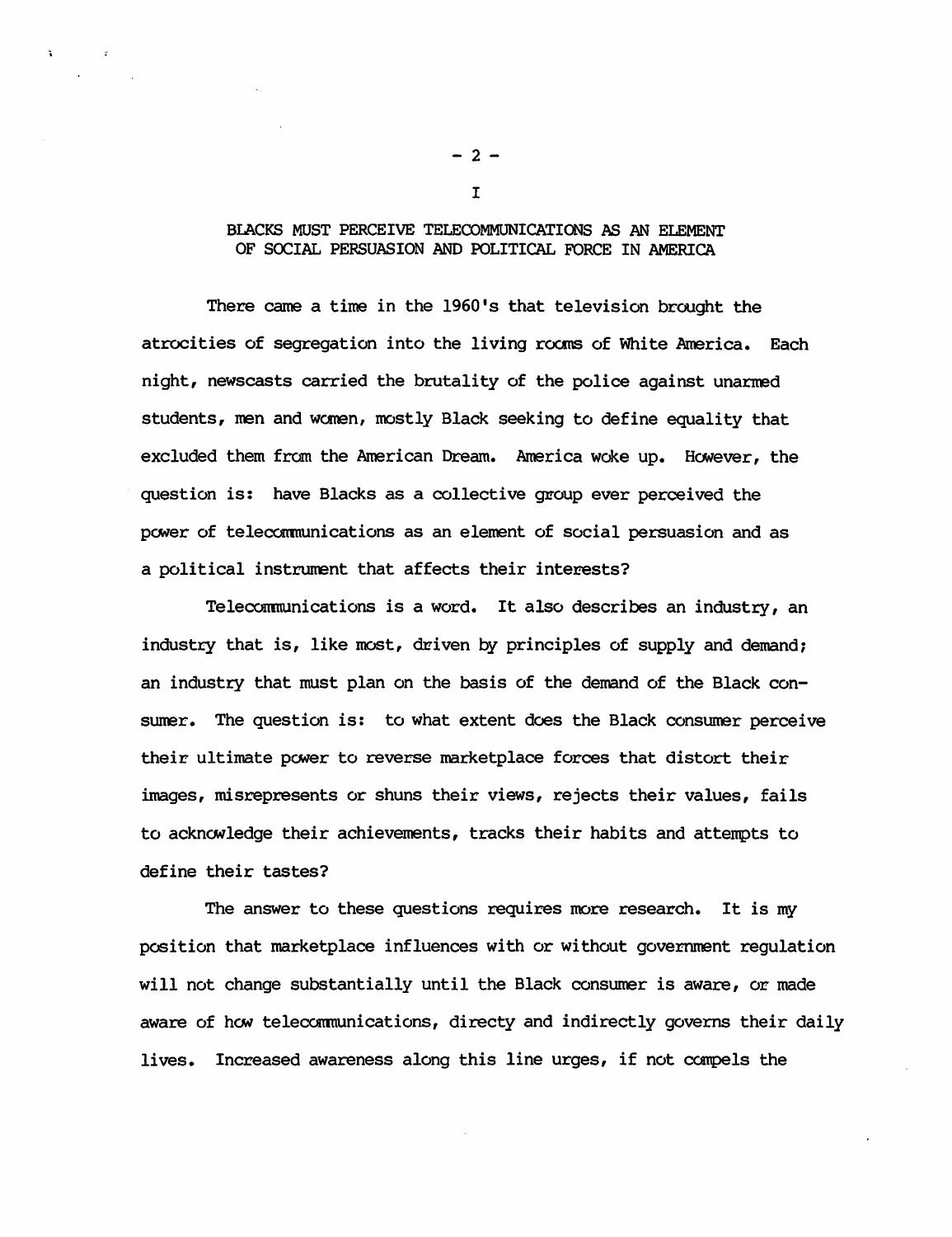immediate attention of the leadership of predominantly Black institutions of higher learning; professional and social groups; the economic institutions in which Black's own or hold interests; and the good will of any American who shares these views.

#### II

# SOCIAL OBJECTIVES OF THE ALLOCATIONS POLICY -- BLACKS EXCLUDED

Does the Federal Camnunications Camnission (FCC) take social objectives into account in its allocations policy for private use? As you know, it has been the position of the FCC for sometime that its allocations policy is based solely on technical and economic policies. While this position has been the subject of much debate, the Black scholar has offered little to influence or refute the FCC's position. Hence, the FCC and the Courts substantially have relied on those who conclude that social concerns are irrelevant to the allocations policy.

Allocations policies determine how and when the spectrum will be offered for use for profit by the private sector. Until Benjamin L. Hooks was appointed as Commissioner to the FCC in 1973, followed by Tyrone Brown and Henry Rivera, no minorities had ever been in a position to interpret or challenge the allocations policy of the FCC. Except on rare occasions, the FCC never discussed, or considered the effects that the development of their allocations policy had on the entry of Blacks and other minorities into broadcasting.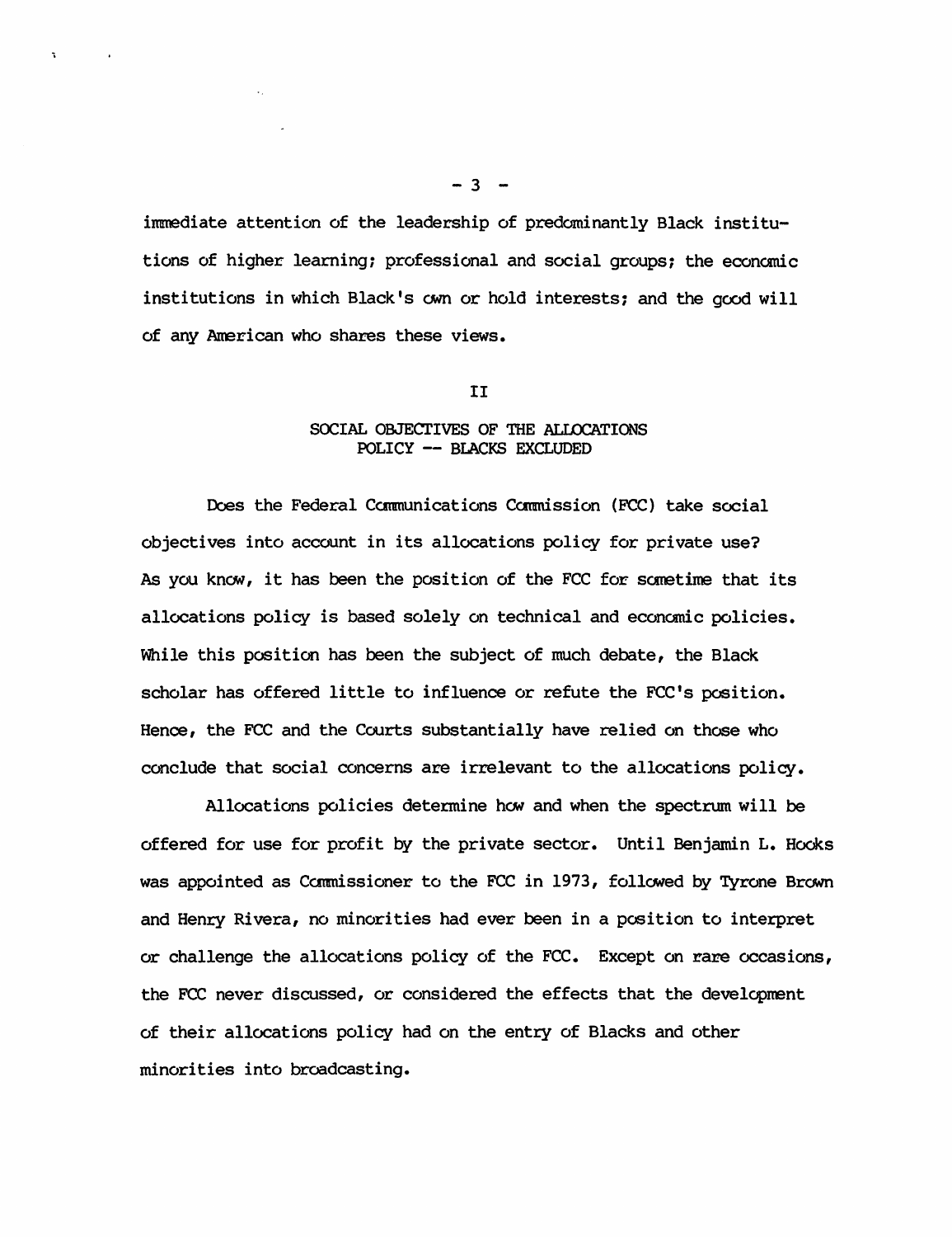That the FCC has ignored the social concerns of minorities in its allocations policy is hardly arguable, but more research on the subject is needed. However, it is evident that prior to the 1960's, there had been little, if any, effort by the FCC and the relevant video and aural industries to reach out and seek the views of Blacks on how the spectrum should be allocated for use and for profit. This neglect reaches back to 1934, the year Congress passed the Communications Act.

Minority Americans must stake out a role in evaluating the allocations policy of the FCC or be left behind as new technologies knock on the door of the new century. This stake will be honored if Black people include the element of telecommunications policy in their political and consumer priorities. This movement requires mass media departments and Schools of Communications in predominantly Black colleges, and all people of good will, who have supported the elevation of Blacks in America, to advance telecommunications toward the top of their agenda as this century closes. we simply can no longer defer the importance of the social effects played by the allocations policy on the use of the spectrum in which Black Americans own an interest by virtue of citizenship.

#### III

#### THE INFIUENCE OF RACE AND POLITICAL AFFILIATION REIATIVE TO THE ULTIMATE GRANT OF A BROAOCAST LICENSE

There is an assumption that political affiliation influences the allocations policy and ultimate grant of a broadcast license. If this

 $- 4 -$ 

 $\mathbf{r}$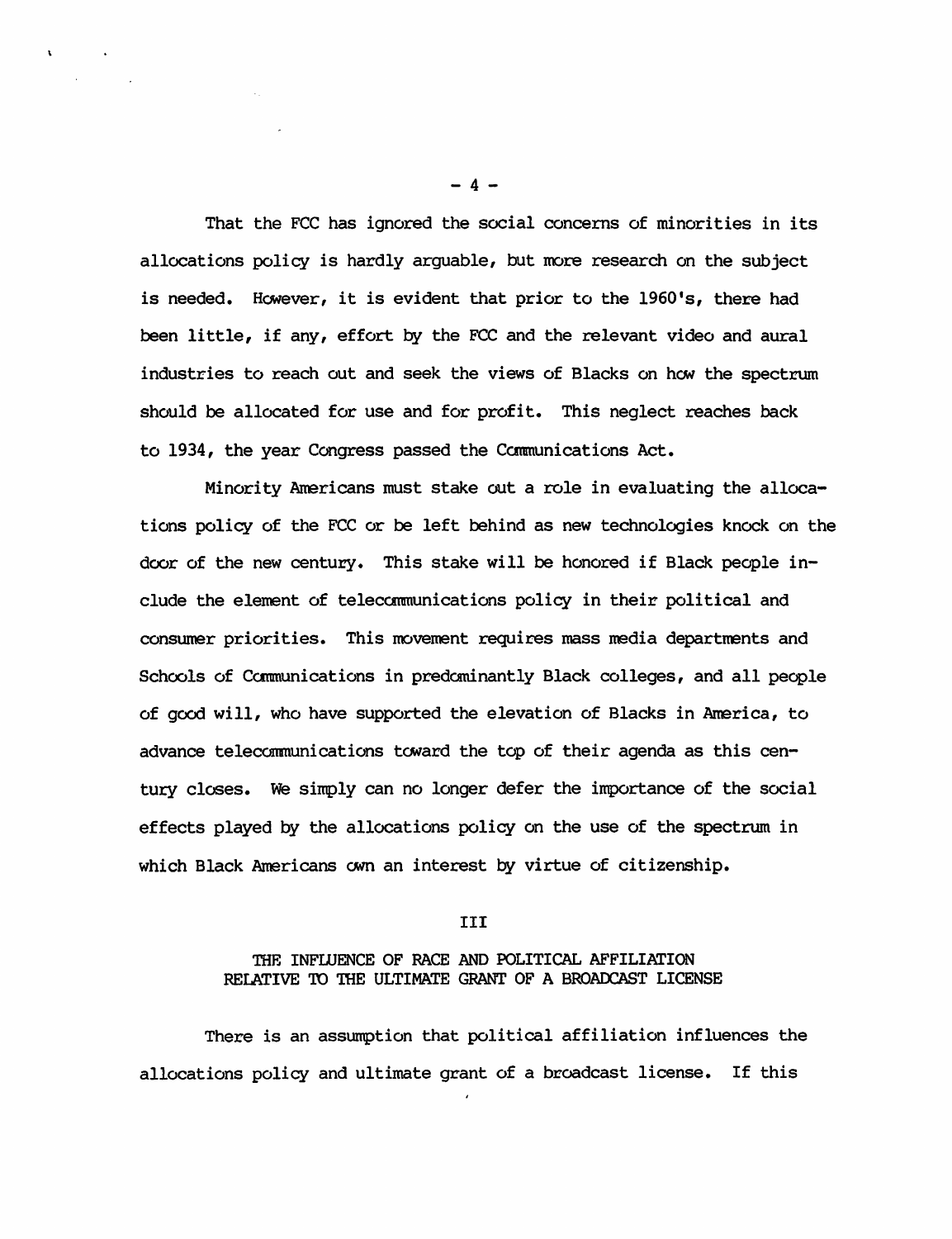assumption is born out by fact, we need to determine the extent to which existing Black broadcasters progressed or declined during Democratic and Republican terms. It is exceedingly important that Blacks know whether race, as distinguished from economic barriers, and/or politics directly or indirectly excludes Blacks from spectrum participation.

In recent years, the FCC, and other government agencies and marketplace forces have denied the race factor. The debate has been directed to the economic factor as the sole basis for the dearth of minority broadcasters. Yet, the race factor may predominate in the marketplace to discourage minorities fram an even chance to compete for spectrum use.

Research must be guided towards the action or inaction by the FCC and other governmental agencies that influence market responses that directly or indirectly influences the marketplace as it relates to minority ownership.

Words alone that there is a minority ownership policy may not be sufficient to spur an affirmative and responsive industry towards the goal of diversity. If politics is a relevant factor in the ultimate decisions of who gets to use the spectrum and who does not  $-$  we need to know about it so that such findings, should that be the case, be presented to the Congress for evaluation, used as evidence in prcper administrative adjudications and referred to on judicial review.

 $-5 -$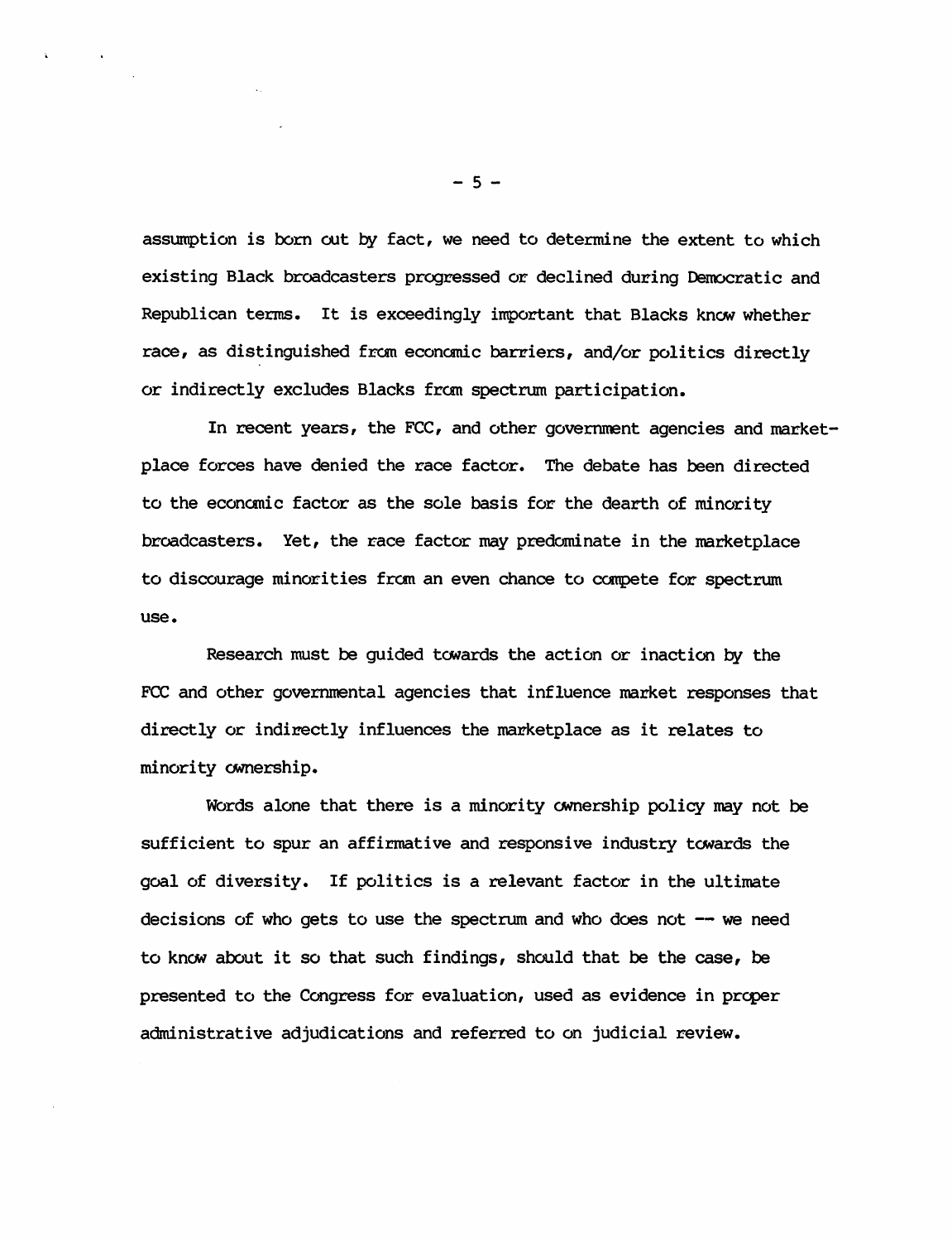#### BLACKS SHOULD COMBINE THEIR RESOURCES AND INVEST IN TELEVISION

By all accounts, it cannot be disputed that Blacks are pioneers in broadcasting, particularly in television. There are 1,181 television stations in America. Blacks own only eleven of theses stations: 4 VHF's and 7 UHF's. The acquisition of television properties in all markets must be one of the top priorities in the Black community. Black group investments will be required at this point in time because of the inflated cost of many broadcast properties. However, if Black America is to stake out a place in the opinion market as the new century approaches, it must combine their resources and purchase or acquire interests in television, and allied technologies, such as satellite communications.

Broadcast technology must become an element of the economic civil rights movement of the 1990's. During the 1990's all major Black groups in America must discuss, assess, analyze, evaluate, combine, bid on and purchase interests in broadcast systems. New advocates must emerge towards this end committed to equality of diverse opinion as well as the profit motive.

While I have focused on broadcasting in these comments, I do not foreclose that a keen economic interest be direct toward cable franchises. and other video technologies. However, I favor television because it will not fade away as a significant social force in the foreseeable future. and because it may be the next logical investment step for existing Black radio station owners.

IV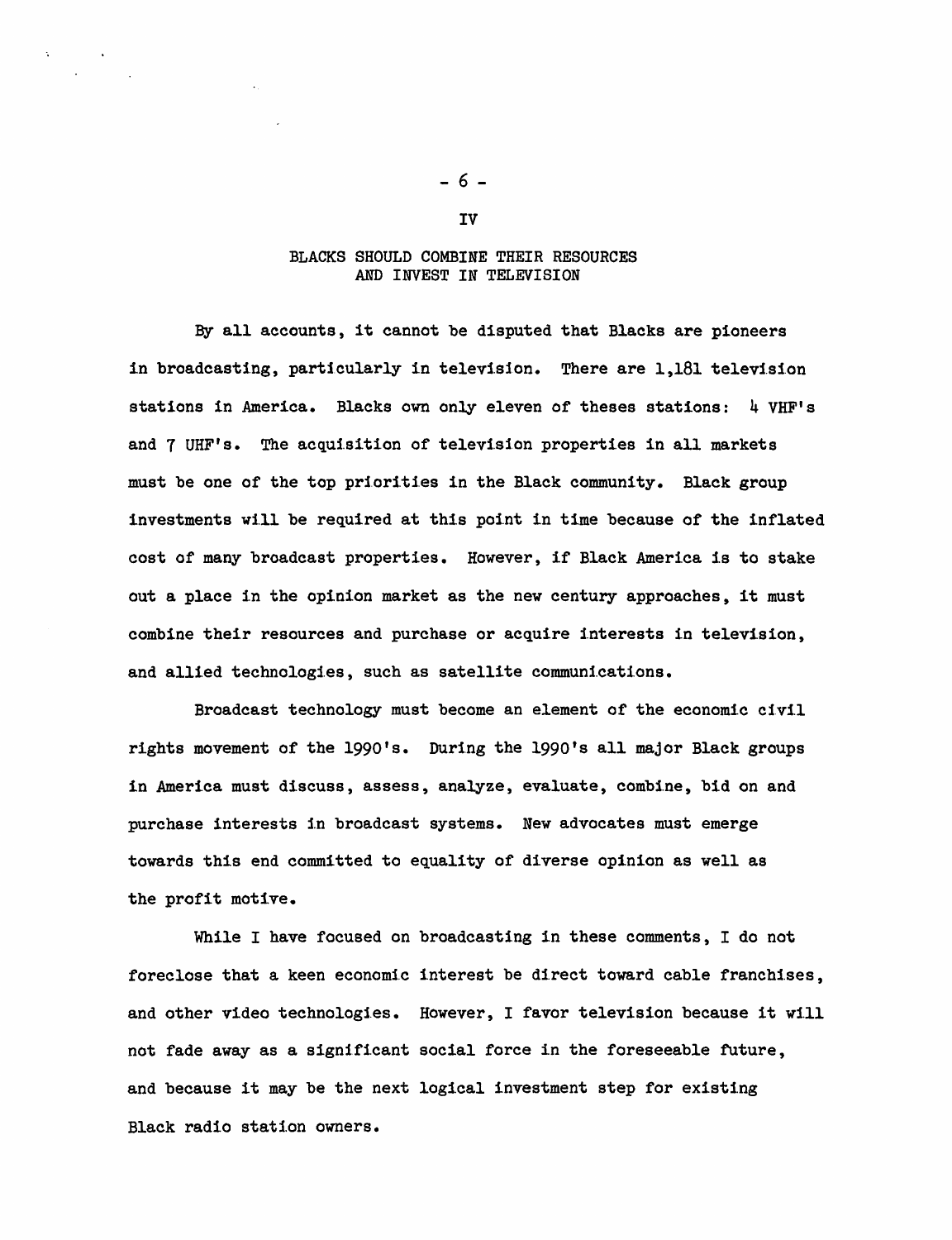#### BLACK RADIO OWNERS NEED TO COLLECTIVELY TALK ABOUT THEIR FUTURE

At present there are 47 Black-owned FM radio and 87 AM statlons in the nation out of a total of 9,512. These stations are the central source of news and public affairs programming in their communities. Without them, many communities in this nation would never hear about the achievements of Black people, or national and international issues that affect or in which Black Americans have an interest.

Black radio owners may be pivotal to where Black America advances in the telecommunications industry in the next century. They have not only paved the way as a matter of economic commitment, they have opened up channels of communications more valuable than the recipient of their signals may realize.

Yet, it is the view of some observers that Black radio owners are not-talking about joint, cooperative ownership ventures to capture available spectrum vacancies, or possible vacancies for future use. If ever there was a need for such discussions, it is now. In my view, if existing minority broadcasters do not come together along with potential enterpreneurs and combine their capital for the acquisition of major market radio or television stations, minority ownership may never reach the level that it surely can in the marketplace.

- 7 -

v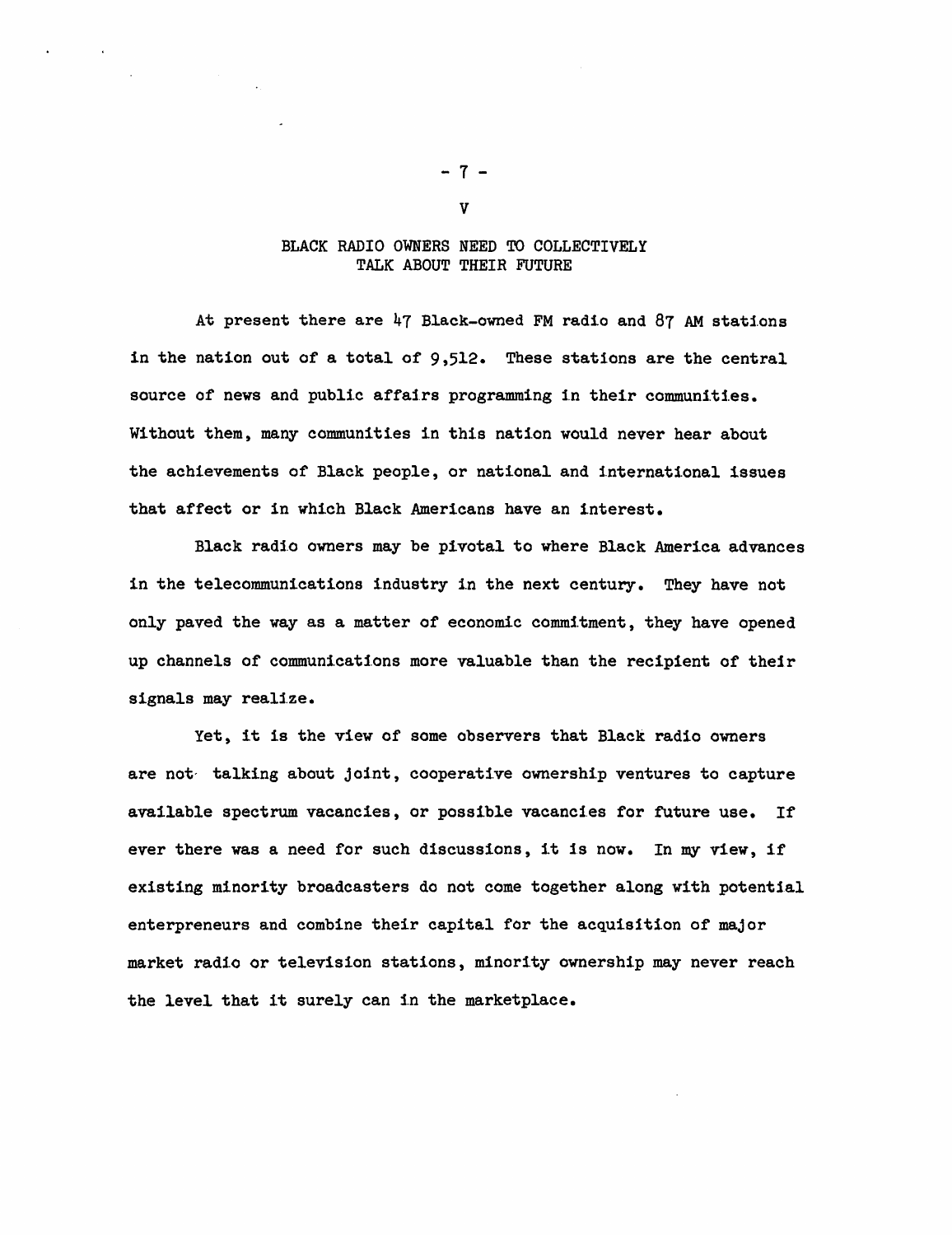Black radio owners may be pivotal to where Black America advances in the telecommunications industry in the next century. They have not only paved the way as a matter of economic commitment, they have opened up channels of communications more valuable than the recipient of their signals may realize.

Yet, it is the view of some observers that Black radio owners are not talking about joint, cooperative ownership ventures to capture available spectrum vacancies, or possible vacancies for future use. If ever there was a need for such discussions, it is now. In my view, if existing minority broadcasters do not come together along with potential enterpreneurs and oambine their capital for the acquisition of major market radio or television stations, minority ownership may never reach the level that it surely can in the marketplace.

VI

# WILL THE JUDICIALLY CREATED MINORITY OWNERSHIP POLICY BE UNDERCUT BY ADMINISTRATIVE LOTTO?

There are some concerns in the academic conmunity that the judicially created minority ownership policy may be administratively undermined by the elimination of the comparative hearing process. It ought to be asserted now that should the concerns of the minority academic community be minimally true, the effect of such government action would undercut a fifteen year effort to desegregate the spectrum.

 $- 8 -$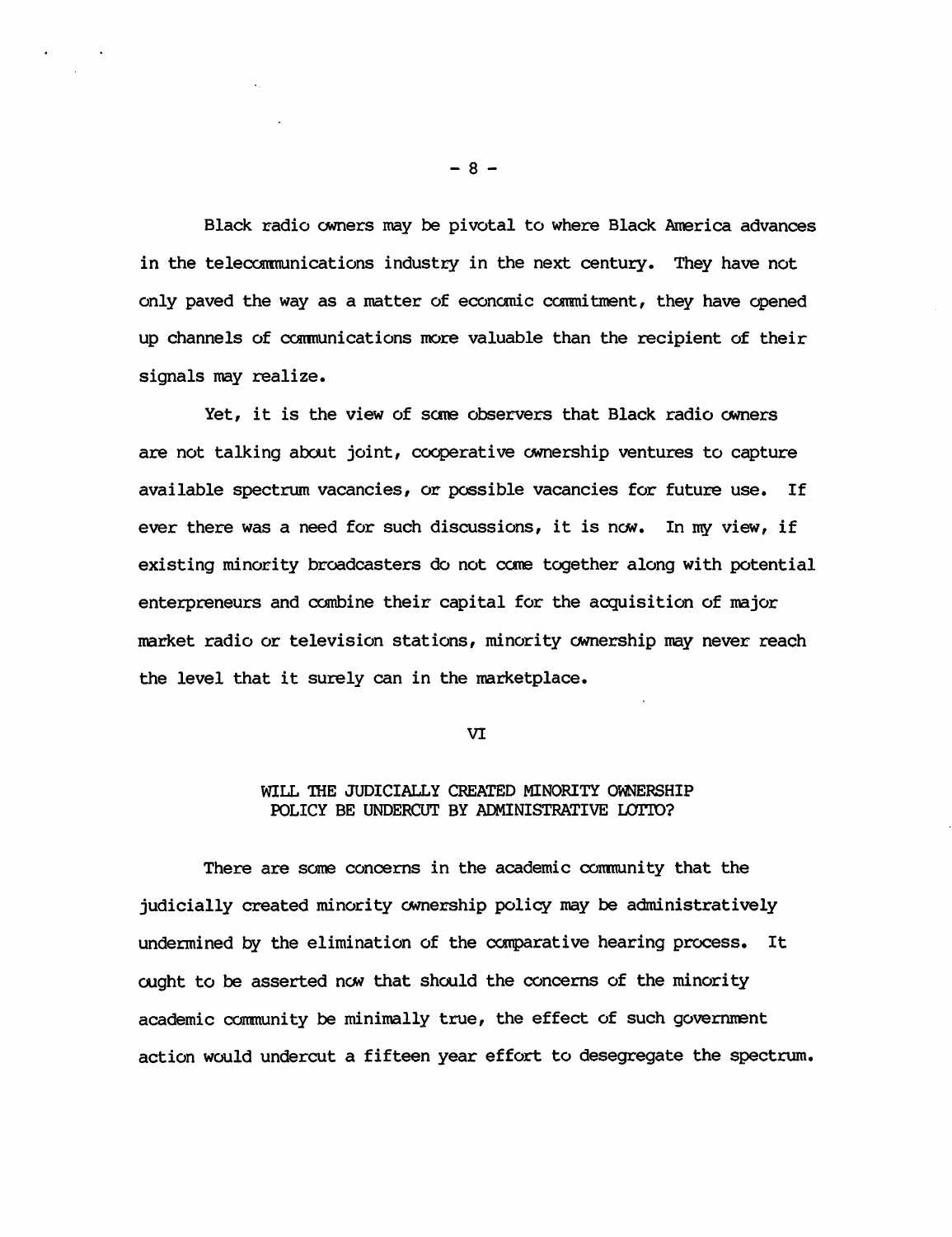All eyes and ears must be tuned and directed towards the FCC to assess whether the concerns raised here and in other academic circles have any validity.

The ultimate question is  $-$  assuming that comparative hearings are disfavored by the  $FCC$  -- what will be an effective substitute to assure the vitality of a minority ownership policy that is more than lip service? This is an exceedingly important question because if the minority ownership policy is relegated solely to a lottery  $-$  the probabilities of selection may be no greater than they are today, in fact, thet may be worse. we need to keep our eyes on this area.

#### VII

## DEREGUIATION MAY PROVE TO BE A THREAT TO THE INTERESTS OF MINORITIES AND A SUMMONS TO TAKE DIRECT CONSUMER ACTION BY THE EXERCISE OF MARKETPLACE RESTRAINT

It is not arguable that deregulation, or unregulation of telecommunications rules by the FCC has undercut minority interests in employment, ownership and programming. We are told that our destiny lies in the marketplace and not within the protective interest of government policy. Blacks have resisted this policy and Black Americans and other minorities will continue to resist the wholesale abandonment of government as a needless overseer of the equitable distribution of spectrum use by all groups in America.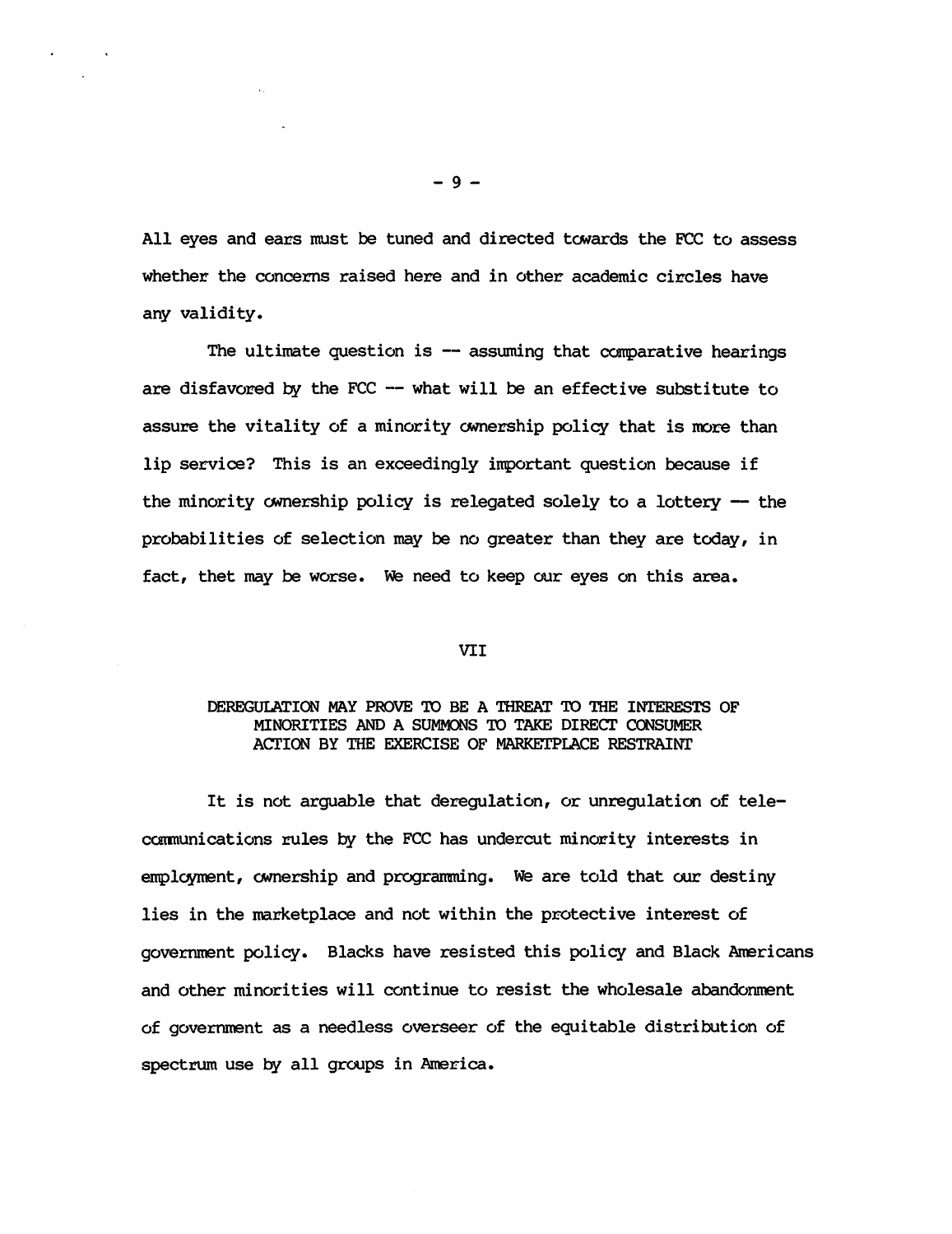Blacks must pose this question: Is deregulation a threat to the interests of minorities or a summons to take direct, selective, consumer, and political action against those who do, or would deny us access to the electromagnetic spectrum?

Deregulation does pose a threat to minorities. Like all other Americans, Blacks, who comprise one of the largest viewing groups of television and listeners to radio may find little programming that portrays their people or their communities in a positive image, or that airs controversial issues relevant to the Black community.

As this century closes, the Black consumer will become the key to the protection of minority viewpoints in the marketplace, and perhaps even the shield against the onslaught against minority ownership. In response to deregulation, the Black consumer will exercise direct marketplace restraint against broadcast, cable, and other video entities that fail to live up to equal employment opportunities, who can demonstrate no significant Black interests in its ownership ranks, and who cannot or do not demand diversity fran their program suppliers.

Marketplace restraint exercised *py* the Black consumer will not only be exercised against broadcast, cable and other video services, the major marketplace restraint will be exercised, I think, against the corporate sponsors themselves. Such a response will occur because the civil rights movement of the new century will embrace marketplace restraint as its major weapon against marketplace neutrality, neglect,

 $-10 -$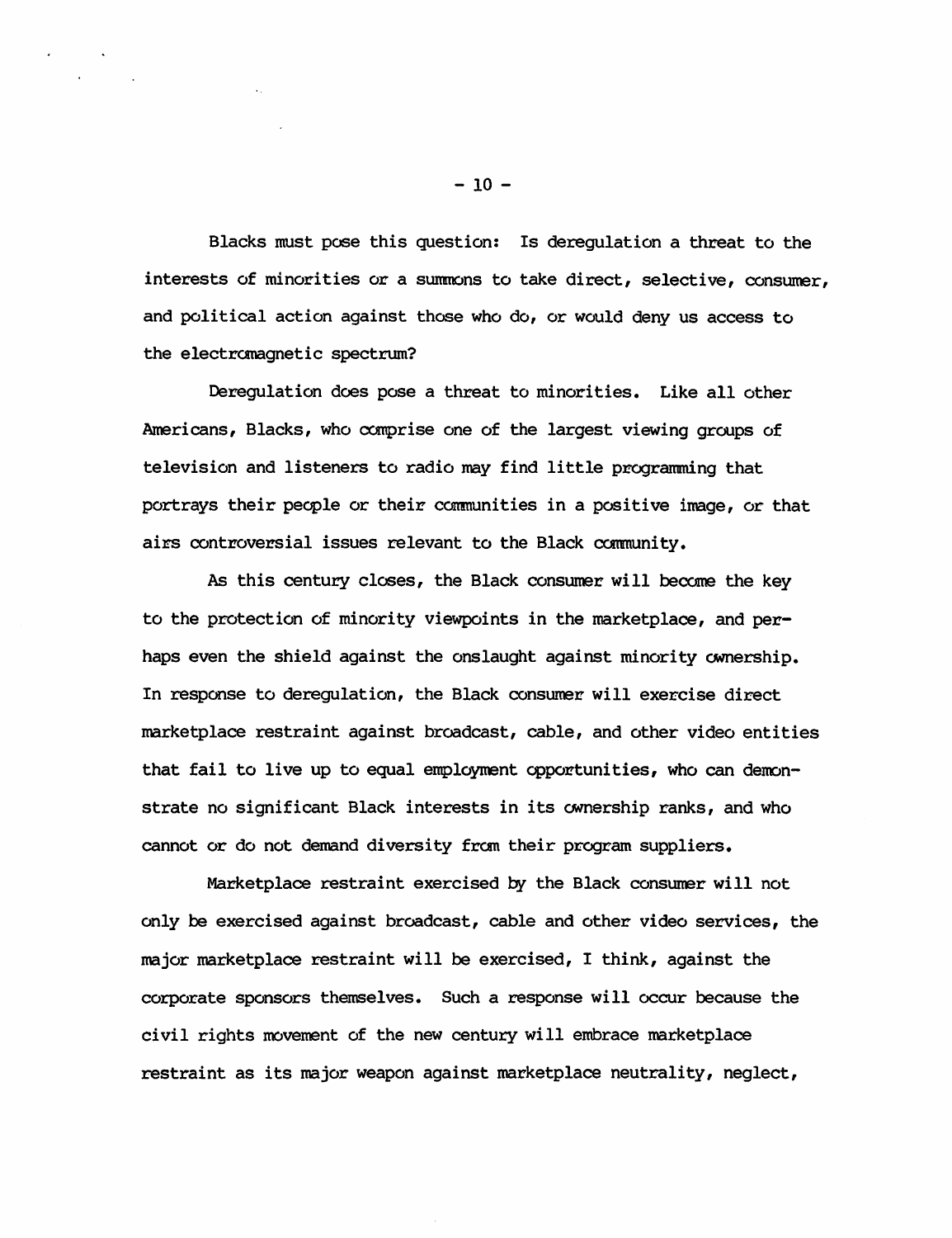and failure concerning Black issues. Corporate America can ill-afford the awesome response that will surely came due to its callous disregard of minority ownership, employment, and programming issues of concern to Black America.

Black capital is King in several markets in America and Queen in some and Knights in others. The Kings, Queens and Knights -- I predict -- will not and cannot tolerate a marketplace that takes Black capital for granted. The onus is on corporate America to plan its future investments in minority ownership ventures, to insist on employment opportunities in broadcast stations and in Hollywood. Derequlation is a summons to the Black and minority communities to collectively restrain their dollars against all who benefit from them without a demonstrable shewing of a commitment to the principle of diversity.

#### VIII

#### BLACK EDUCATORS MUST FORGE NEW PATHS IN TELECOMMUNICATIONS

That there is a dearth of minority spectrum managers in government is not arguable. More research is needed to ascertain the exact number of Black spectrum managers in the history of this nation. My gut feeling is that you can count them on less than two hands. There are a dearth of minority telecommunications engineers, and economist in government and in the telecarmunications industry. This, too, must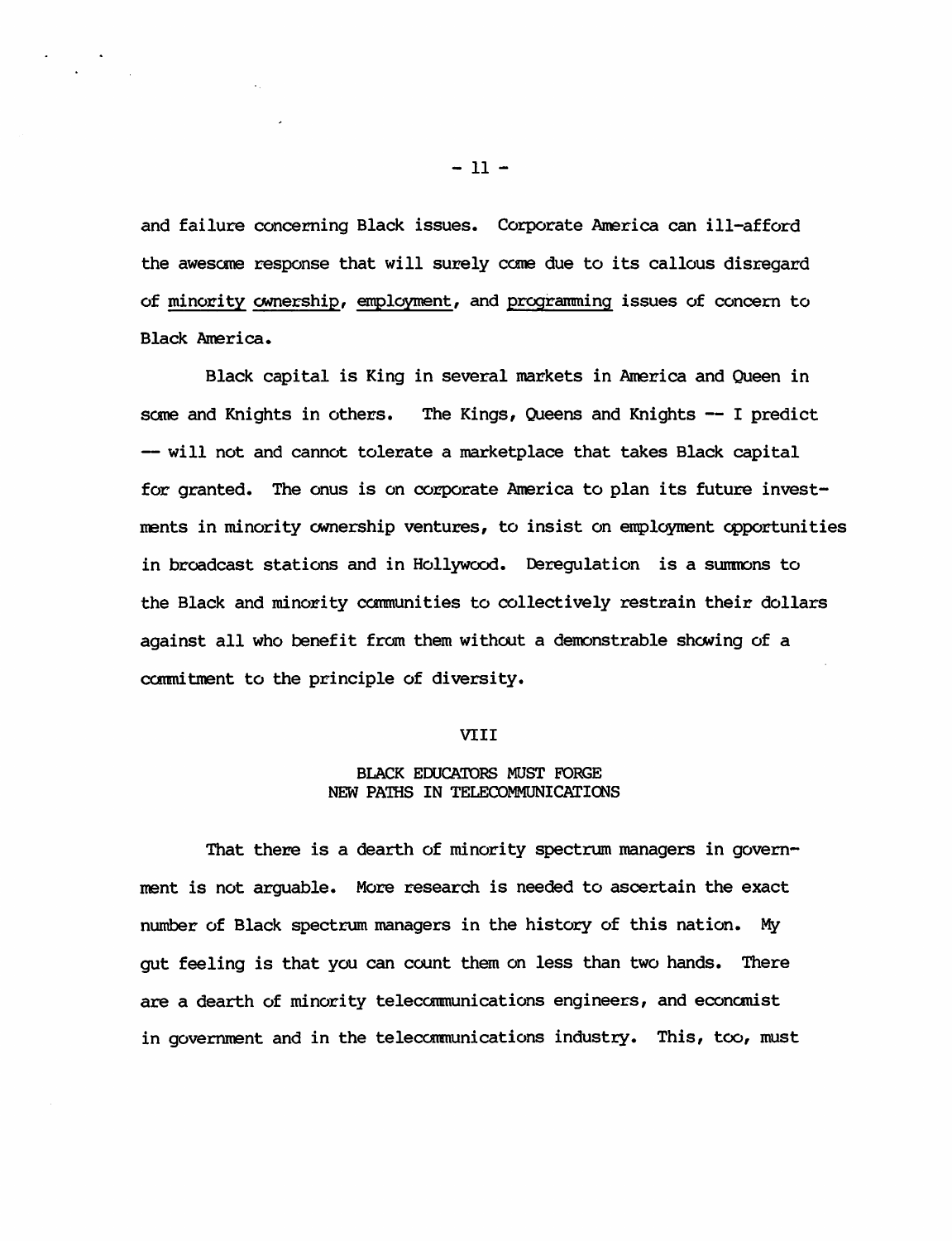end. There is also greater awareness needed in the Black legal community of the need for more lawyers versed in Ccmmunications Law. Both government and the private sector must reverse their benign neglect of investing in minority universities with mass media and Schools of Communication because these *schools* offer the bridge of understanding betwen corporate America and the Black consumer.

I have criticised the FCC and corporate America and warned of future marketplace responses regarding the abandonment of minority ownership, employment and programming priorities. My final words are to those who are principally responsible for the education of Black lawyers, economists, engineers, journalists, cable analysts, and business school majors. It is time for all of these disciplines to come together and forge a new path in the future in telecommunications. Teachers are a key to the future -for if teachers do not understand the force of telecommunications on the liberty of minorities, students will not be in a knowledgeable position to lead the Black consumer against the benign neglect of the telecammunications industry that assumes that the Black dollar will continue to be blind to callous disregard.

The future need not be a predictable economic war against the free enterprise system. There is room for all Americans. At no time in Amerian history has the minority community raised up against the powerful telecommunications industry through the exercise of their market power, but it may happen. It will happen, unless the minority

 $-12 -$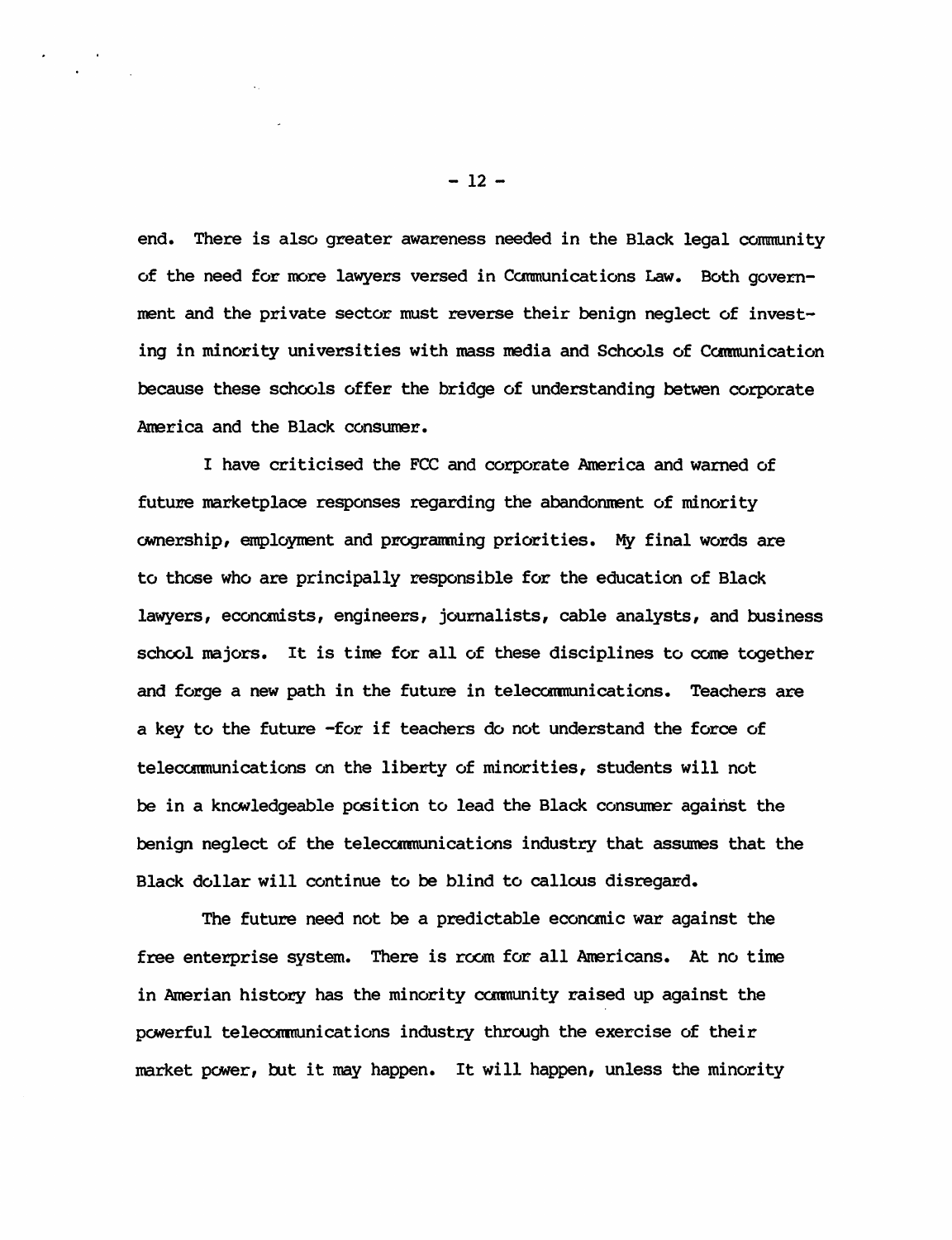CMnership policy of the FCC, coupled with the earnest support of corporate America takes stock of what the thinking is in the Black community.

IX

#### THE LEGACY OF CHARLES H. HOUSTON AND H.H. PACE: MARKETPIACE FAILURE vs. ALTERNATIVE APPROACHES

In 1929 when the radio was first regulated by the Radio Act of 1929, what was the obligation of radio to the diverse population of America? There was little obligation. Hence, Black lawyers, such as Dr. Charles Hamilton Houston, Vice-Dean of the Heward University School of Law, sought alternative sources to communicate the plight of Blacks in the South. Since Blacks were foreclosed from the use of radio to tell the story of racism, he proposed the use of film. Houston was not alone in this alternative sources in the private sector.

H.H. Pace, faced with the discrimination against Blacks in the the recording industry, incorporated Pace's Phonograph Company for negro voices prior to 1921, and in that year spoke about "The Making of Phonograph Records of Negro Voices," before the annual meeting of The Negro Business League. His vision was clear -- the marketplace restrained the creative nature of his people, but Pace's plan was to provide a vehicle to combat marketplace racism.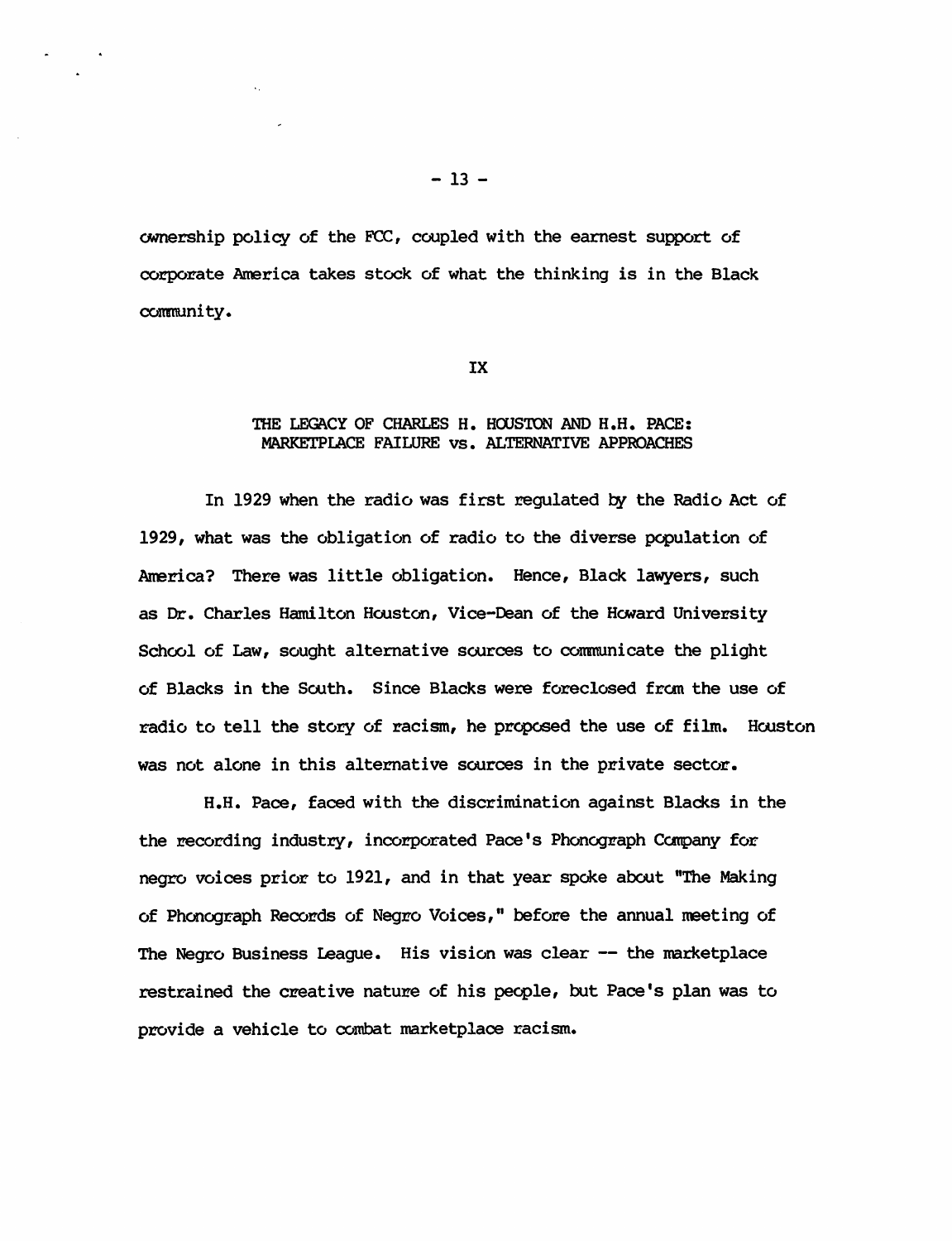What do the Houston and Pace stories have to do with current day marketplace theories? First of all, it instructs Blacks to formulate alternative plans of action to be seen and heard by the general population and plans to speak to each other. In fact, I implore you to take it a step further to say that it compels us to pursue alternative plans of action. Secondly, it should remind Black Americans that diversity of viewpoints is a principle to be achieved when recognized as an obligation to be obeyed. Had the voices of Houston advocating the plight of Blacks in the South been aired on radio, or the voices and music of Black artists been carried over the air from the beginning of radio -- the separate but equal doctrine might have been eliminated long before the 1954 decision of Brown v. Board of Education of Topeka, Kansas, and the recording industry would have vigorously campeted to acquire talented Black artist not only to record their music but to appear in films, be heard on radio, and would have no doubt been routinely introduced in early television as major attractions.

History taught Blacks long before deregulation and the current free market advocates were born that the marketplace was closed to us, if we were interested in distribution; but opened to us if we were consumers.

I submit to yoo that if Houston and Pace were alive today, I believe that Houston would be investigating alternative ways to get the civil rights message across the nation and Pace would be attempting

 $-14 -$